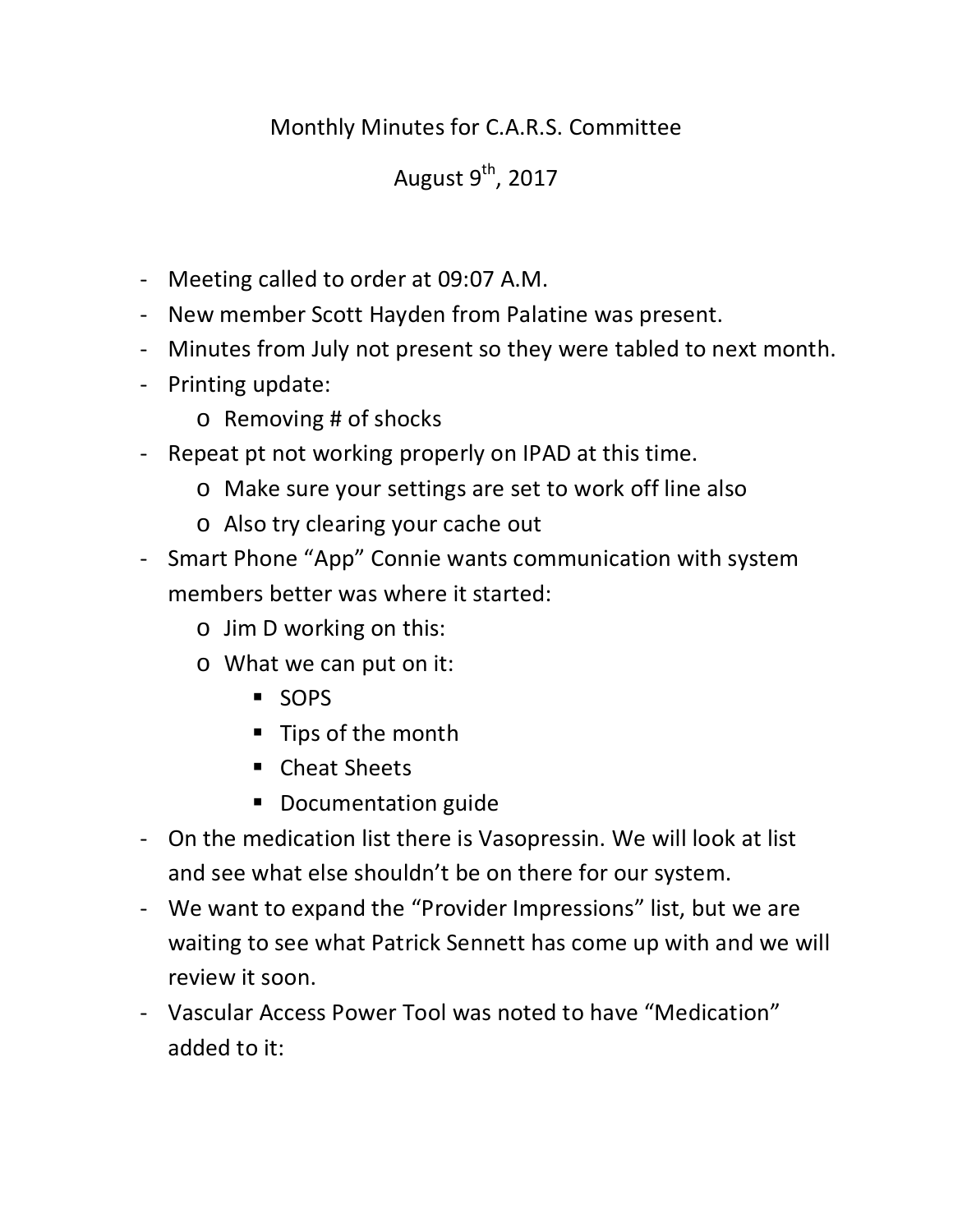- o This is how it use to be in the old field bridge, but it doesn't work properly in Elite
- o You get an error code if your attempt was unsuccessful thus we choose not to us it in the past
- o Patrick advised he had added this portion, was unaware we didn't want to us it because of the error potential, and advised he would remove it.
- o We agreed not to add items like this without notification and training of the end users in the future.
- Situation Power Tool was shown ( this could be real time documentation ) this is for the future. Looks interesting.
- A "User Voice" was opened asking for "Auto Logoff" to come back.
	- o Image Trend responded the following: The auto log off setting is already available under the System Level > Configuration > Login & Passwords > "Session timeout interval"
- I Pad is looking up in the signature screen:
	- o A help desk ticket was created with Image Trend
	- o You can try updating Chrome for the Stylus freezing up
- Update from the Image Trend Conference:
	- o The Hospital Hub is being worked on, but still needs work
- If you have a new member to your department that was associated with another agency in our system and already had a log in for Elite don't create another profile for them just email Patrick or Markus and they will change the affiliation.
- Dual Sequential Defibrillation Power Tool being worked on
- There is a controlled drug log in the Demo Agency to look at